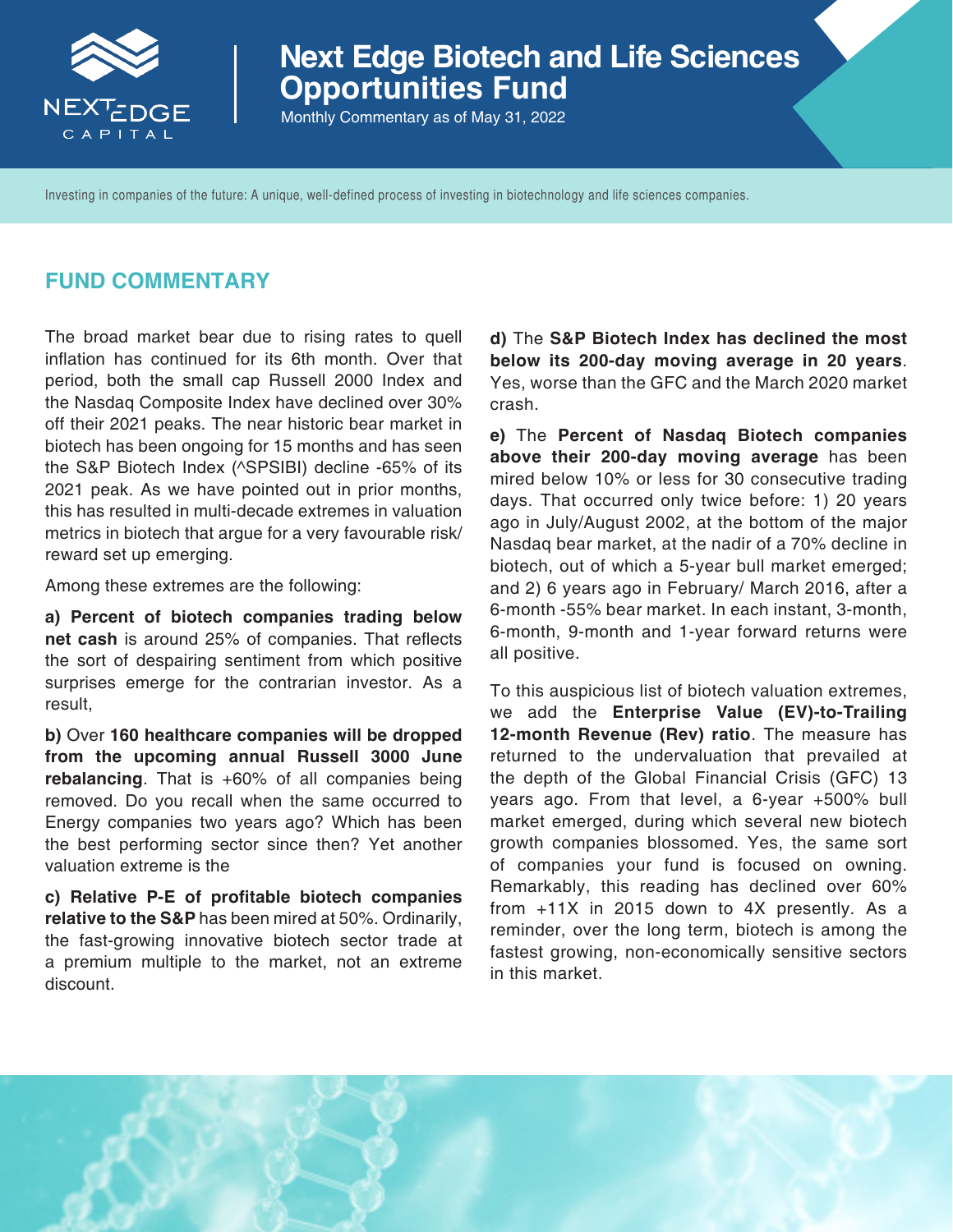

Data: Bloomberg, Concept: Next Edge Capital Corp. from June 21, 2021 to June 21, 2022.

For May 2022, the Next Edge Biotech and Life Sciences Opportunities Fund (the "Fund") Class A Units declined by -5.97% and the Fund's Class F Units by -5.84% vs -6.75% for the S&P Biotech Index (^SPSIBI). Yearto-date, the Fund's Class A Units have declined by -31.61% and the Fund's Class F Units by -31.27%

versus -38.48% for the S&P Biotech index. The Fund performed well on a relative basis due to the strong performance in a few of the Fund's largest midcap holdings, plus the contribution of Index Put Spread hedges and written Call options against a few of the Fund's volatile holdings.

# **YET ANOTHER EXTREME THAT HAS LED TO UNANIMOUSLY POSITIVE RETURNS**

The percent of the +370 companies in the Nasdaq Biotech Index trading above their 200-day moving average, or the definition of a bull market, has been mired at 10% or less for 30 consecutive trading days. That duration has been eclipsed only two prior periods: a) 20 years ago in July/August 2002 at the bottom of a -70% 28-month bear market; and b) 6 years ago in February/ March 2016, at the bottom of a -55%, 6-month bear market. The current reading has occurred after a 16-month -65% decline. Perhaps, the past will be prologue.

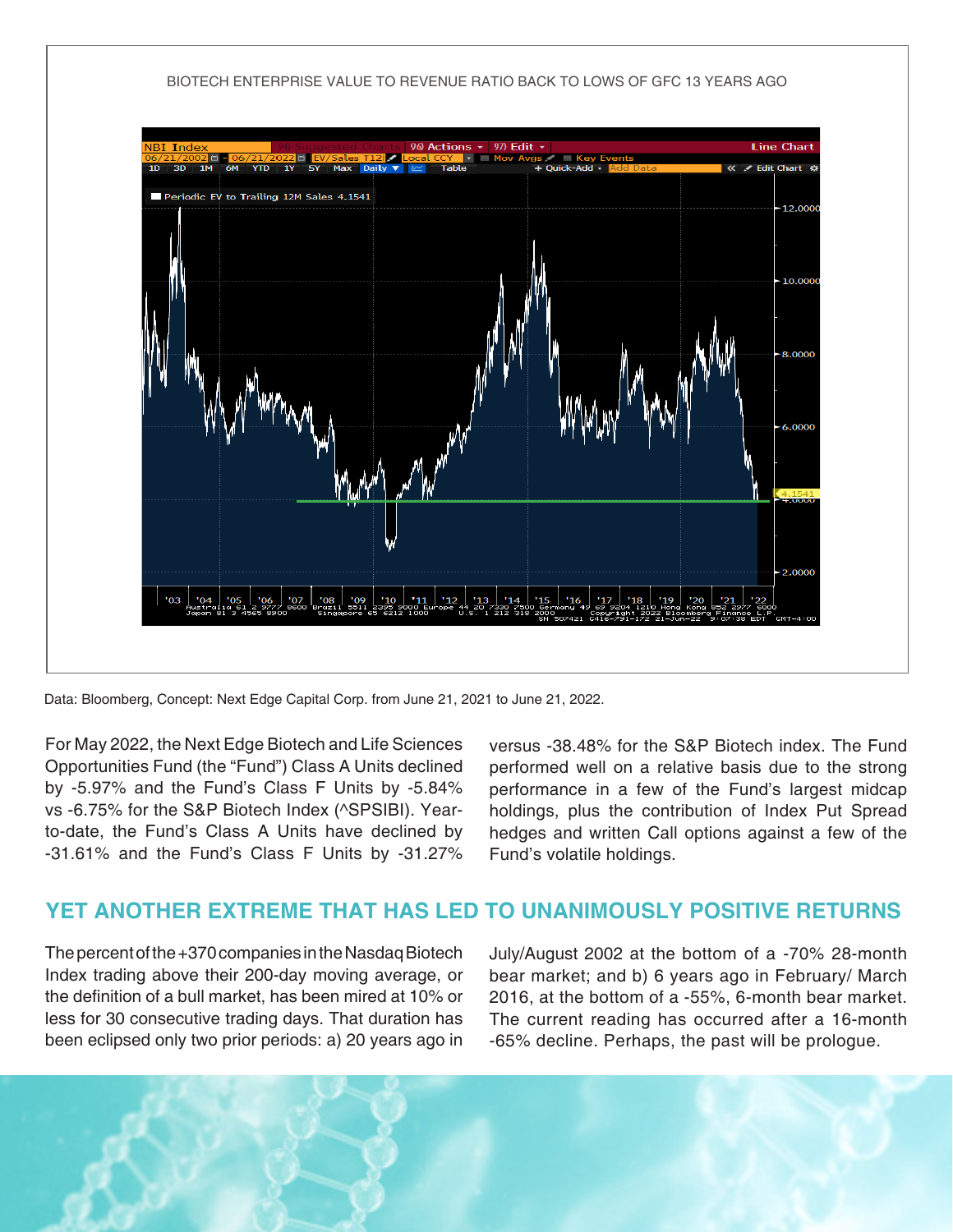

Source: Bloomberg Data, Concept: Next Edge Capital Corp. as of June 17, 2022

# **COMPOSITION OF NEXT EDGE BIOTECH AND LIFE SCIENCE OPPORTUNITIES FUND**

The capitulative selling in biotech during May, that registered historic extreme readings in several indicators already discussed earlier, prompted the drawing down of cash reserves to take advantage of uncommon values. As such, cash declined by 40% from 4.8% down to 2.9%. When profitable downside hedges are unwound, cash reserves will rebound. The weighting of US holdings declined slightly from 71.7% to 71.5%, while Canadian holdings rebounded to 25.7%, up from 23.5%.

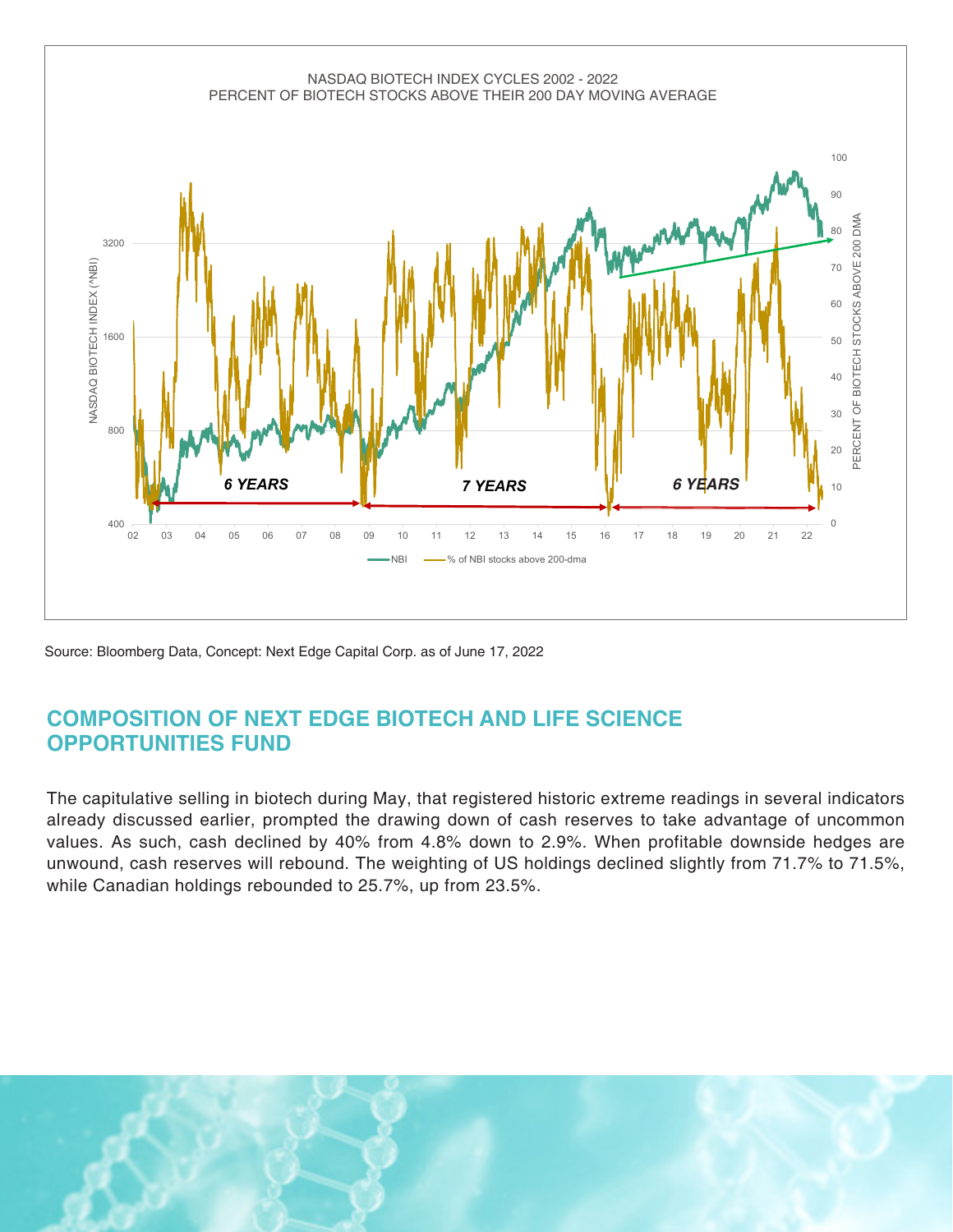

Source: RBC Investor and Treasury Services Inc., Next Edge Capital Corp.

# **FUND PERFORMANCE**

The Fund had a trading start date of December 21, 2020. As such, only monthly performance returns will be shown for the first year.

### **HISTORICAL PERFORMANCE<sup>1</sup> Class A**

|      | JAN    | <b>FEB</b> | <b>MAR</b> | <b>APR</b>                                                                 | <b>MAY</b> | <b>JUN</b> | <b>JUL</b> | <b>AUG</b> | <b>SEP</b> | <b>OCT</b> | <b>NOV</b> | <b>DEC</b>    | YTD          |
|------|--------|------------|------------|----------------------------------------------------------------------------|------------|------------|------------|------------|------------|------------|------------|---------------|--------------|
| 2022 |        |            |            |                                                                            |            |            |            |            |            |            |            |               | $-31.61\%^2$ |
| 2021 | 21.23% | $0.97\%$   |            | $-4.14\%$ $-4.14\%$ $-6.83\%$                                              |            | $-4.63%$   | $-8.50\%$  |            |            |            |            | -8.13% -5.93% | $-14.80\%$   |
| 2020 |        |            |            | 4. 이 사이 아이들은 이 사이를 하는 것이 아니라 이 사이를 하는 것이 아니라 이 사이를 하는 것이 아니라 이 사이를 하는 것이다. |            |            |            |            |            |            | $\sim$     | $4.39\%$ *    | $4.39\%$ *   |

#### **HISTORICAL PERFORMANCE1** Class F

|      | <b>JAN</b> | <b>FEB</b> | <b>MAR</b> | <b>APR</b>                                          | <b>MAY</b>                             | <b>JUN</b> | <b>JUL</b>                                                                                                     | <b>AUG</b> | SEP | <b>OCT</b>    | <b>NOV</b> | <b>DEC</b>          | YTD                     |
|------|------------|------------|------------|-----------------------------------------------------|----------------------------------------|------------|----------------------------------------------------------------------------------------------------------------|------------|-----|---------------|------------|---------------------|-------------------------|
| 2022 |            |            |            | $-10.35\%$ $-1.44\%$ $-2.63\%$ $-15.17\%$ $-5.84\%$ |                                        |            | 100 April 2014 12:00 April 2014 12:00 April 2014 12:00 April 2014 12:00 April 2014 12:00 April 2014 12:00 Apri |            |     |               |            |                     | $-31.27\%$ <sup>2</sup> |
| 2021 | 20.63%     | $1.62\%$   | -4.05%     |                                                     | $-4.05\%$ $-6.74\%$ $4.73\%$ $-8.42\%$ |            |                                                                                                                | 5.87%      |     | -2.78% -4.28% |            | $-8.04\%$ $-5.85\%$ | $-13.89\%$              |
| 2020 |            |            |            |                                                     |                                        |            |                                                                                                                |            |     |               |            | $4.44\%$ *          | $4.44\%$ *              |